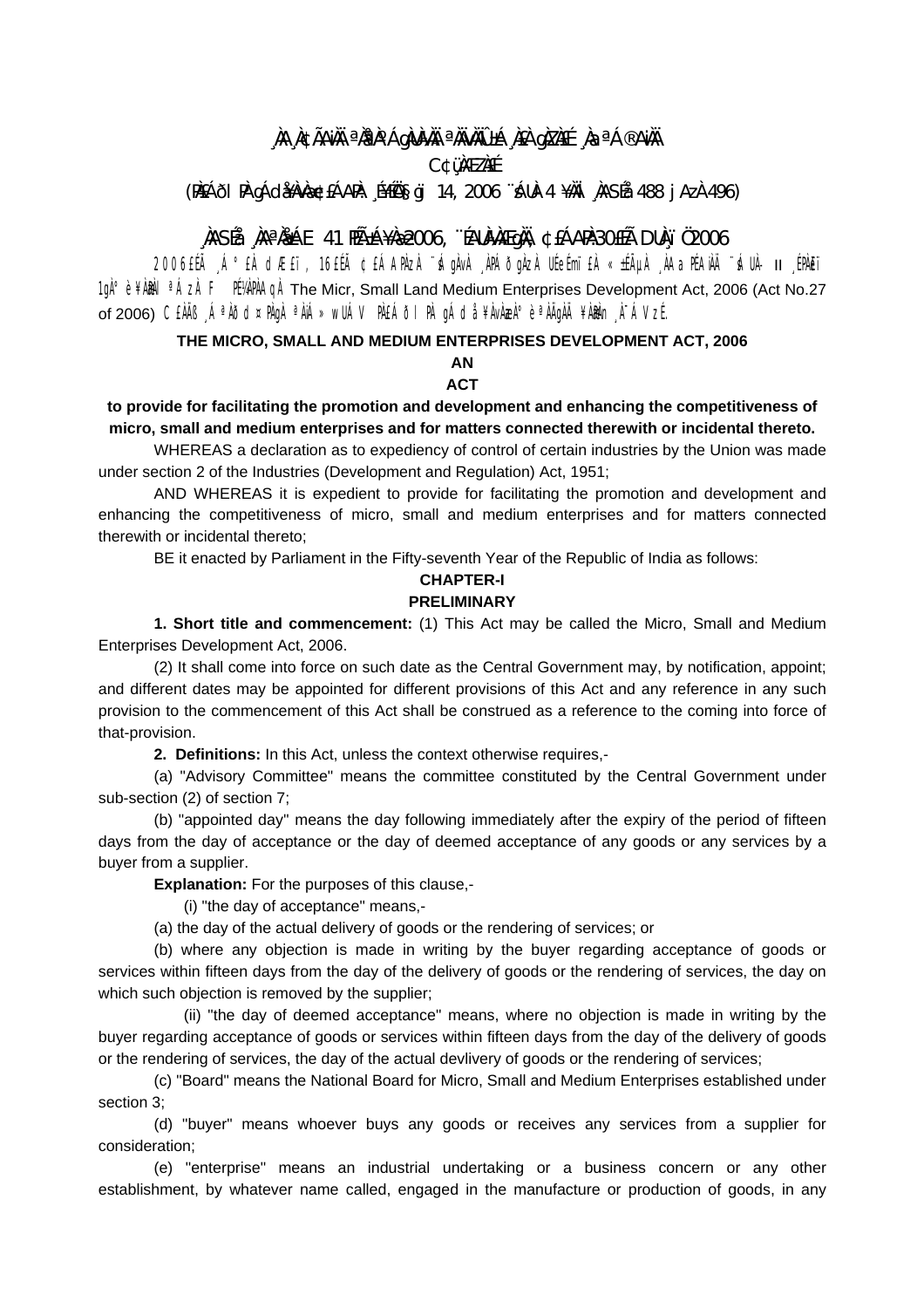manner, pertaining to any industry specified in the First Schedule to the Industries (Development and Regulation) Act, 1951 (65 of 1951) or engaged in providing or rendering of any service or services;

(f) "goods" means every kind of movable property other than actionable claims and money;

 (g) "medium enterprise" means an enterprise classified as such under sub-cluase (iii) of clause (a) or sub-clause (iii) of clause (b) of sub-section (1) of section 7;

 (h) "micro enterprise" means an enterprise classified as such under sub-clause (i) of clause (a) or sub-clause (i) of clause (b) of sub-section (1) of section 7;

 (i) "National Bank" means the National bank for Agriculture and Rural Development established under section 3 of the National Bank for Agriculture and Rural Development Act, 1981 (61 of 1981);

(j) "notification" means a notification published in the Official Gazette;

(k) "prescribed" means prescribed by rules made under this Act;

 (l) "Reserve Bank" means the Reserve Bank of India constituted under section 3 of the Reserve Bank of India Act, 1934 (2 of 1934);

 (m) "small enterprise" means an enterprise classified as such under sub-clause (ii) of clause (a) or sub-clause (ii) of clause (b) of sub-section (1) of section 7;

 (n) "supplier" means a micro or small enterprise, which has filed a memorandum with the authority referred to in sub-section (1) of section 8, and includes,-

 (i) the National Small Industries Corporation, being a company, registered under the Companies Act, 1956 (1 of 1956);

 (ii) the Small Industries Development Corporation of a State or a Union territory, by wheatever name called, being a company registered under the Comapnies Act, 1956 (1 of 1956);

 (iii) any company, co-operative society, trust or a body, by whatever name called, registered or constituted under any law for the time being in force and engaged in selling goods produced by micro or small enterprises and rendering services which are provided by such enterprises;

 (o) "Small Industries Bank" means the Small Industries Development Bank of India established under sub-section (1) of section 3 of the Small Industries Development Bank of India Act, 1989 (39 of 1989);

 (p) "State Government", in relation to a Union territory, means the Administrator thereof appointed under article 239 of the Constitution.

#### **CHAPTER-II**

### **NATIONAL BOARD FOR MICRO, SMALL AND MEDIUM ENTERPRISES**

**3. Establishment of Board:** (1) With effect from such date as the Central Government may, by notification, appoint, there shall be established, for the purpose of this Act, a Board to be known as the National Board for Micro, Small and Medium Enterprises.

(2) The head office of the Board shall be at Delhi.

(3) The Board shall consist of the following members, namely:

 (a) the Minister in charge of the Ministry or Department of the Central Government having administrative control of the micro, small and medium enterprises who shall be the ex officio Chairperson of the Board;

 (b) the Minister of State or a Deputy Minister, if any, in the Ministry or Department of the Central Government having administrative control of the micro, small and medium enterprises who shall be ex officio Vice-Chairperson of the Board, and where there is no such Minister of State or Deputy Minister, such person as may be appointed by the Central Government to be the Vice-Chairperson of the Board;

 (c) six Ministers of the State Governments having administrative control of the departments of small scale industries or, as the case may be, micro small and medium enterprises, to be appointed by the Central Government to represent such regions of the country as may be notified by the Central Government in this behalf, ex officio;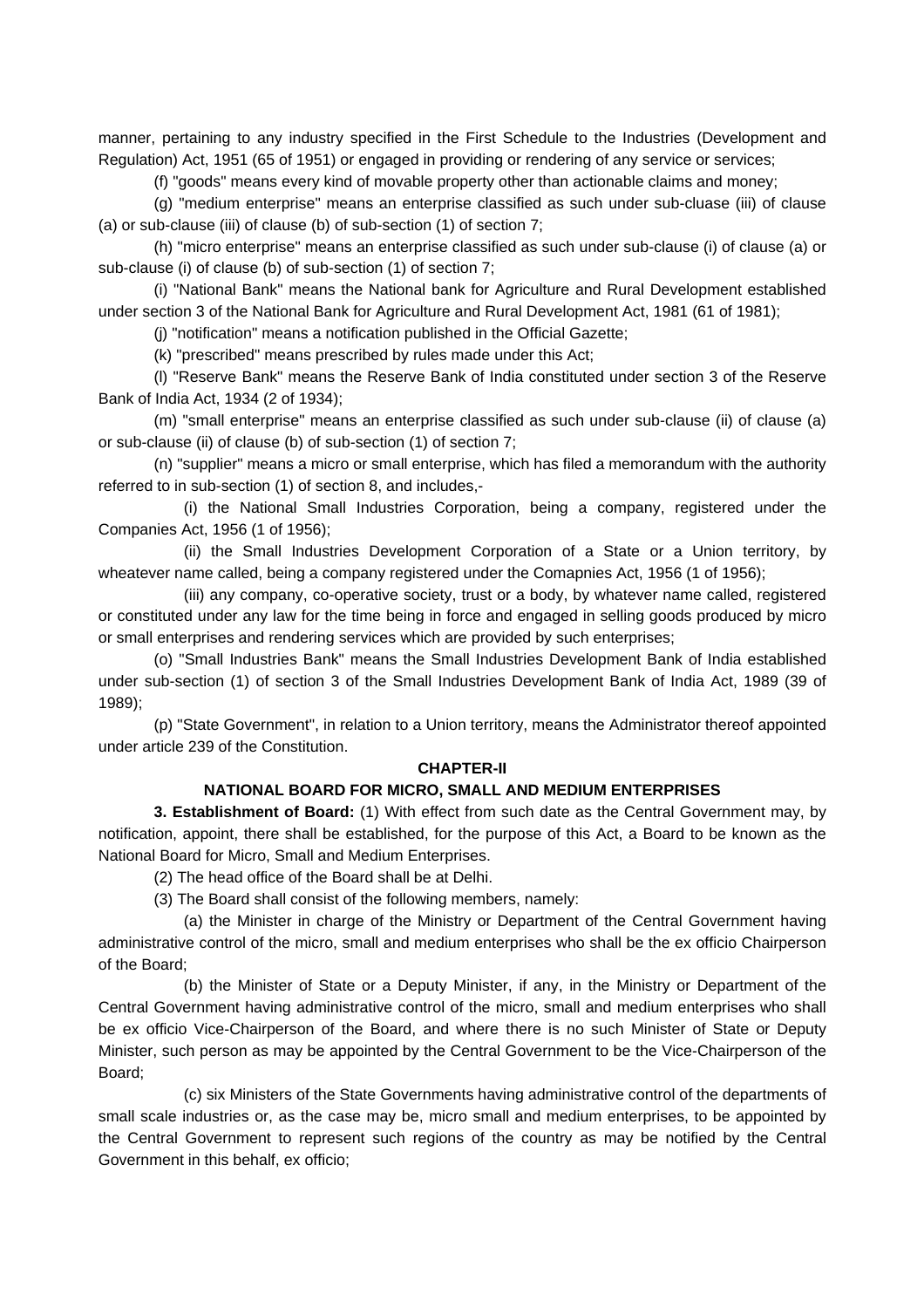(d) three Members of Parliament of whom two shall be elected by the House of the People and one by the Council of States;

 (e) the Administrator of a Union territory to be appointed by the Central Government, ex officio;

 (f) the secretary to the Government of India in charge of the Ministry or Department of the Central Government having administrative control of the micro, small and medium enterprises, ex officio;

 (g) four Secretaries to the Government of India, to represent the Ministries of the Central Government dealing with commerce and industry, finance, food processing industries, labour and planning to be appointed by the Central Government, ex officio;

(h) the Chairman of the Board of Directors of the National Bank, ex officio;

 (i) the Chairman and managing director of the Board of Directors of the Small Industries Bank, ex officio;

(j) the Chairman, Indian Banks Association, ex officio;

 (k) one officer of the Reserve Bank, not below the rank of an Executive Director, to be appointed by the Central Government to represent the Reserve Bank;

 (l) twenty persons to represent the associations of micro, small and medium enterprises, including not less than three persons representing associations of women's enterprises and not less than three persons representing associations of micro enterprises, to be appointed by the Central Government;

 (m) three persons of eminence, one each from the fields of economics, industry and science and technology, not less than one of whom shall be a woman, to be appointed by the Central Government;

 (n) two representatives of Central Trade Union Organisations, to be appointed by the Central Government; and

 (o) one officer not below the rank of Joint Secretary to the Government of India in the Ministry or Department of the Central Government having administrative control of the micro, small and medium enterprises to be appointed by the Central Government, who shall be the Member-Secretary of the Board, ex officio.

 (4) The term of office of the members of the Board, other than ex officio members of the Board, the manner of filling vacancies, and the procedure to be followed in the discharge of their functions by the members of the Board, shall be such as may be prescribed:

 Provided that the term of office of an ex officio member of the Board shall continue so long as he holds the office by virtue of which he is such a member.

(5) No act or proceedings of the Board shall be invalid merely by reaosn of-

(a) any vacancy in, or any defect in the constitution of, the Board; or

(b) any defect in the appointment of a person acting as a member of the Board; or

(c) any irregularity in the procedure of the Board not affecting the merits of the case.

(6) The Board shall meet at least once in every three months in a year.

 (7) The Board may associate with itself, in such manner and for such pruposes as it may deem necessary, any person or persons whose assistance or advice it may desire in complying with any of the provisions of this Act and a person so associated shall have the right to take part in the discussions of the Board relevant to the purposes for which he has been associated but shall not have the right to vote.

 (8) Without prejudice to sub-section (7) the Chairperson of the Board shall, for not less than two of the meetings of the Board in a year, invite such Ministers of the State Governments having administrative control of the departments of small scale industries or, as the case may be, the micro, small and medium enterprises, or the Administrators of Union territories and representatives of such other associations of micro, small and medium enterprises, as he may deem necessry for carrying out the purposes of this Act.

 (9) It is hereby declared that the office of member of the Board shall not disqualify it holder for being chosen as, or for being, a member of either House of Parliament.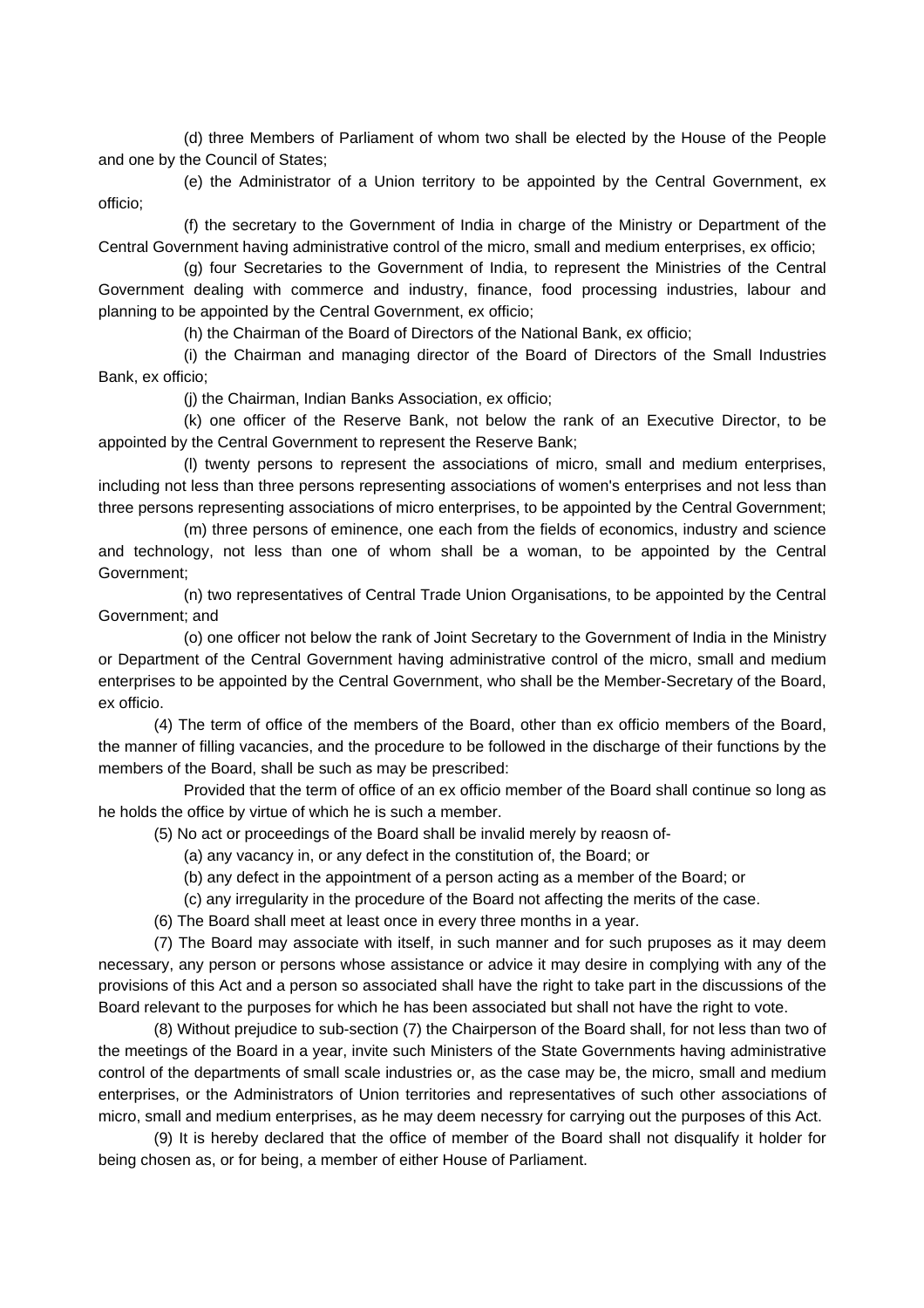**4. Removal of member from Board:** (1) The Central Government may remove a member of the Board from it, if he-

(a) is, or at any time has been, adjudged as insolvent; or

(b) is, or becomes, of unsound mind and stands so declared by a competent court; or

(c) refuses to act or becomes incapable of acting as a member of the Board; or

 (d) has been convicted of an offence which, in the opinion of the Central Government, involves moral turpitude; or

 (e) has so abused, inthe opinion of the Central Government, his position as a member of the Board as to render his continuance in the Board detrimental to the interests of the general public.

 (2) Notwithstanding anything contained in sub-section (1), no member shall be removed from his office on the grounds specified in clauses (c) to (e) of that sub-section unless he has been given a reasonable opportunity of being heard in the matter.

**5. Functions of Board:** The Board shall, subject to the general directions of the Central Government, perform all or any of the following functions, namely:

 (a) examine the factors affecting the promotion and development of micro, small and medium enterprises and review the policies and programmes of the Central Government in regard to facilitating the promotion and development and enhancing the competitiveness of such enterprises and the impact thereof on such enterprises;

 (b) make recommendations on matters referred to in clause (a) or on any other matter referred to it by the Central Government which, in the opinion of that Government, is necessary or expedient for facilitating the promotion and development and enhancing the competitiveness of the micro, small and medium enterprises; and

(c) advise the Central Government on the use of the Fund or Funds constituted under section 12.

**6. Powers and functions of Member-Secretary of Board:** Subject to other provisions of this Act, the Member-Secretary of the Board shall exercise such powers and perform such functions as may be prescribed.

### **CHAPTER-III**

## **CLASSIFICATION OF ENTERPRISES, ADVISORY COMMITTEE AND MEMORANDUM OF MICRO, SMALL AND MEDIUM ENTERPRISES**

**7. Classification of enterprises:** (1) Notwithstanding anything contained in section 11B of the Industries (Development and Regulation) Act, 1951, the Central Government may, for the purposes of this Act, by notification and having regard to the provisions of sub-sections (4) and (5), classify any class or classes of enterprises, whether proprietorship, Hindu undivided family, association of persons, cooperative society, partnership firm, company or undertaking, by whatever name called,-

 (a) in the case of the enterprises engaged in the manufacture or production of goods pertaining to any industry specified in the First Schedule to the Industries (Development and Regulation) Act, 1951, as-

 (i) a micro enterprise, where the investment in plant and machinery does not exceed twentyfive lakh rupees;

 (ii) a small enterprise, where the investment in plant and machinery is more than twenty-five lakh rupees but does not exceed five crore rupees; or

 (iii) a medium enterprise, where the investment in plant and machinery is more than five crore rupees but does not exceed ten crore rupees;

(b) in the case of the enterprises engaged in providing or rendering of services, as-

(i) a micro enteriprise, where the investment in equipment does not exceed Ten lakh rupees;

 (ii) a small enterprise, where then investment in equipment is more than Ten lakh rupees but does not exceed two crore rupees; or

 (iii) a medium enterprise, where the investment in equipment is more than two crore rupees but does not exceed five crore rupees.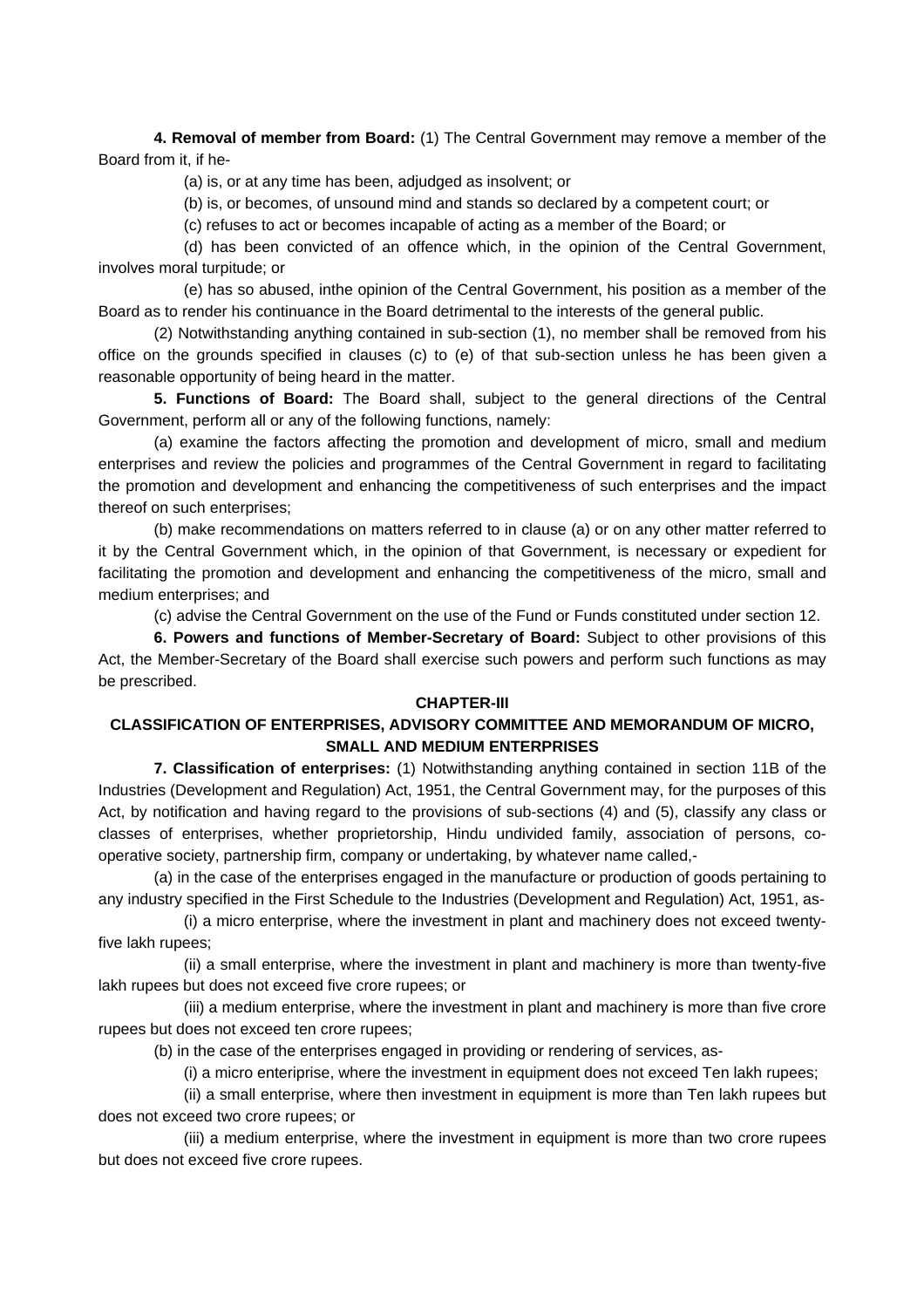**Explanation 1:** For the removal of doubts, it is hereby clarified that in calculating the investment in plant and machinery, the cost of pollution control, research and development, industrial safety devices and such other items as may be specified, by notification, shall be excluded.

**Explanation 2:** It is clarified that the provisions of section 29B of the Industries (Development and Regulation) Act, 1951 (65 of 1951), shall be applicable to the enterprises specified in sub-cluase (i) and (ii) of clause (a) of sub-section (1) of this section.

 (2) The Central Government shall, by notification, constitute an Advisory Committee consisting of the following members, namely:

 (a) the secretary to the Government of India in the Minsitry or Department of the Central Government having administrative control of the small and medium enterprises who shall be the Chairpersons, ex officio;

 (b) not more than five officers of the Central Government possessing necessary expertise in matters relating to micro, small and medium enterprises, member, ex officio;

(c) not more than three representatives of the State Governments, members ex officio; and

 (d) one representative each of the associations of micro, small and medium enterprises, members, ex officio.

 (3) The Member-Secretary of the Board shall also be the ex officio Member-Secretary of the Advisory Committee.

 (4) The Central Government shall, prior to classifying any class or classes of enterprises under sub-section (1), obtain the recommendations of the Advisory Committee.

 (5) The Advisory Committee shall examine the matters referred to it by the Board in connection with any subject referred to in section 5 and furnish its recommendations to the Board.

 (6) The Central Government may seek the advice of the Advisory Committee on any of the matters specified in section 9, 10, 11, 12 or 14 of Chapter-IV.

 (7) The State Government may seek advice of the Advisory Committee on any of the matters specified in the rules made under section 30.

 (8) The Advisory Committee shall, after considering the following matters, communicate its recommendations or advice to the Central Government or, as the case may be, State Government or the Board, namely:

(a) the level of employment in a class or classes of enterprises;

 (b) the level of investments in plant and machinery or equipment in a class or classes of enterprises;

 (c) the need of higher investment in plant and machinery or equipment for Technological upgradation, employment generation and enhanced competitiveness of the class or classes of enterprises;

 (d) the possibility of promoting and diffusing entrepreneurship in micro, small or medium enterprises; and

(e) the international standards for classification of small and medium enterprises.

 (9) Notwithstanding anything contained in section 11B of the Industries (Development and Regulation) Act, 1951 (65 of 1951) and clause (h) of section 2 of the Khadi and Village Industries Commission Act, 1956 (61 of 1956), the Central Government may, while clasifying any class or classes of enterprises under sub-section (1), vary, from time to time, the criterion of investment and also consider criteria or standards in respect of employment or turnover of the enterprises and include in such classification the micro or tiny enterprises or the village enterprises, as part of small enterprises.

**8. Memorandum of micro, small and medium enterprises:** (1) Any person who intends to establish,-

(a) a micro or small enterprise, may, at his discretation; or

(b) a medium enterprise engaged in providing or rendering of services may, at his discretion;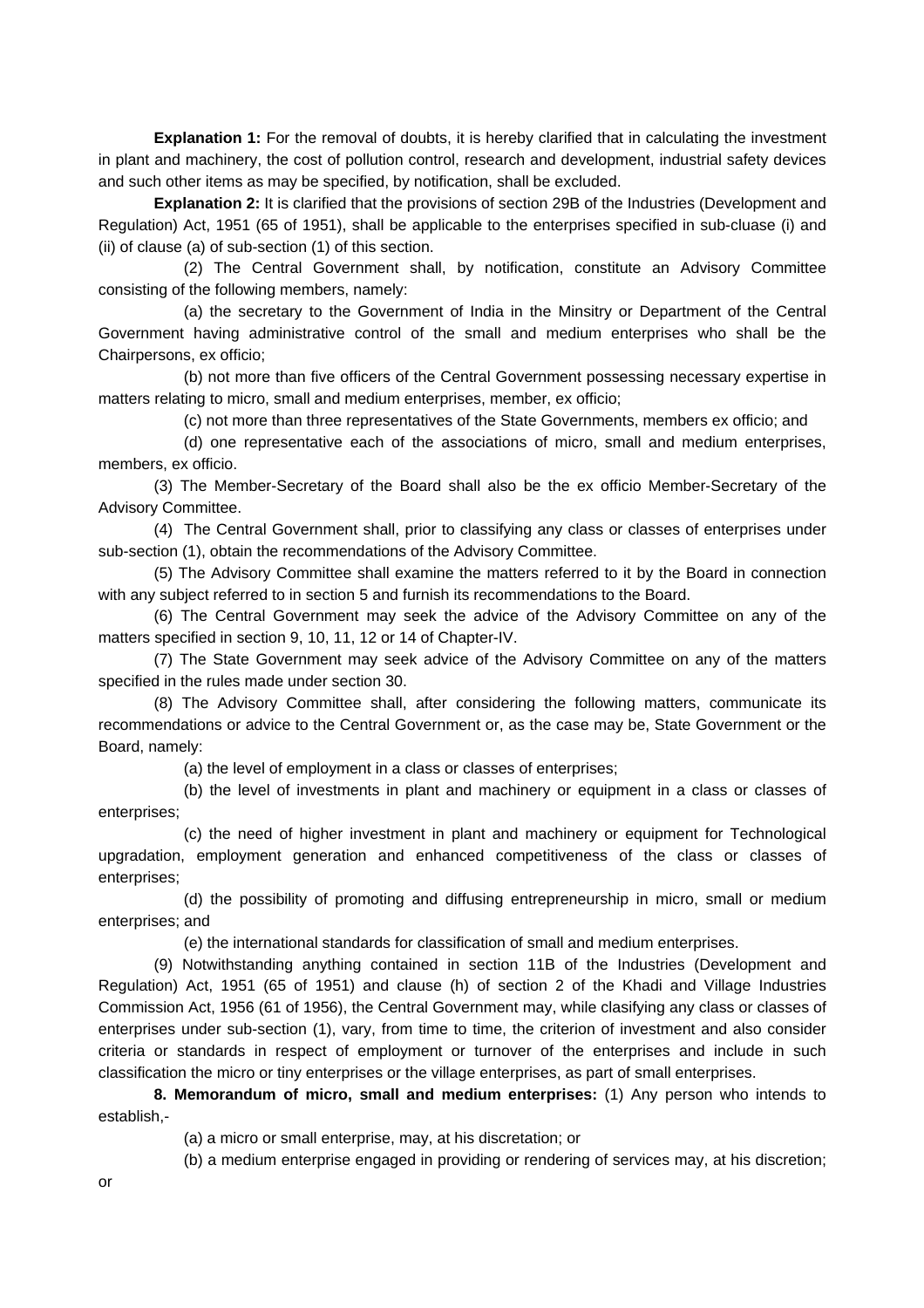(c) a medium enterprise engaged in the manufacture or production of goods pertaining to any industry specified in the First Schedule to the Industries (Development and Regulation) Act, 1951(65 of 9151),

 shall file the memorandum of micro, small or, as the case may be, of medium enterprise with such authority as may be specified by the State Government under sub-section (4) or the Central Government under sub-section (3):

Provided that any person who, before the commencement of this Act, established-

(a) a small scale industry and obtained a registration certificate, may, at his discretion; and

 (b) an industry engaged in the manufacture or production of goods pertaining to any industry specified in the First Schedule to the Industries (Development and Regulation) Act, 1951 (65 of 1951), having investment in plant and machinery of more than one crore rupees but not exceeding Ten crore rupees and, in pursuance of the notification of the Government of India in the earstwhile Ministry of Industry (Department of Industrial Development) number S.O. 477(E), dated the 25th July, 1991 filed an Industrial Entrepreneur's Memorandum,

 shall within one hundred and eighty days from the commencement of this Act, file the memorandum, in accordance with the provisions of this Act.

 (2) The form of the memorandum, the procedure of its filing and other matters incidental there to shall be such as may be notified by the Central Government after obtaining the recommendations of the Advisory Committee in this behalf.

 (3) The authority with which the memorandum shall be filed by a medium enterprise shall be such as may be specified, by notification, by the Central Government.

 (4) The State Government shall, by notification, specify the authority with which a micro or small enterprise may file the memorandum.

 (5) The authorities specified under sub-sections (3) and (4) shall follow, for the purposes of this section, the procedure notified by the Central Government under sub-section (2).

#### **CHAPTER-IV**

## **MEASURES FOR PROMOTION, DEVELOPMENT AND ENHANCEMENT OF COMPETITIVENESS OF MICRO, SMALL AND MEDIUM ENTERPRISES**

**9. Measures for promotion and development:** The Central Government may, from time to time, for the purpose of facilitating the promotion and development and enhancing the competitiveness of micro, small and medium enterprises, particularly of the micro and small enterprises, by way of development of skill in the employees, management and entrepreneurs, provisioning for Technological upgradation, marketing assistance or infrastructure facilities and cluster development of such enterprises with a view to strengthening backward and forward linkages, specify, by notification, such programmes, guidelines or instructions, as it may deem fit.

**10. Credit facilities:** The policies and practices in respect of credit to the micro, small and medium enterprises shall be progressive and such as may be specified in the guidelines or instructions issued by the Reserve Bank, from time to time, to ensure timely and smooth flow of credit to such enterprises, minimise the incidence of sickness among and enhance the competitiveness of such enterprises.

**11. Procurement preference policy:** For facilitating promotion and development of micro and small enterprises, the Central Government or the State Government may, by order notify from time to time, preference policies in respect of procurement of goods and services, produced and provided by micro and small enterprises, by its Ministries or departments, as the case may be, or its aided institutions and public sector enterprises.

**12. Funds:** There shall be constituted, by notification, one or more Funds to be called by such name as may be specified in the notification and there shall be credited thereto any grnats made by the Central Government under section 13.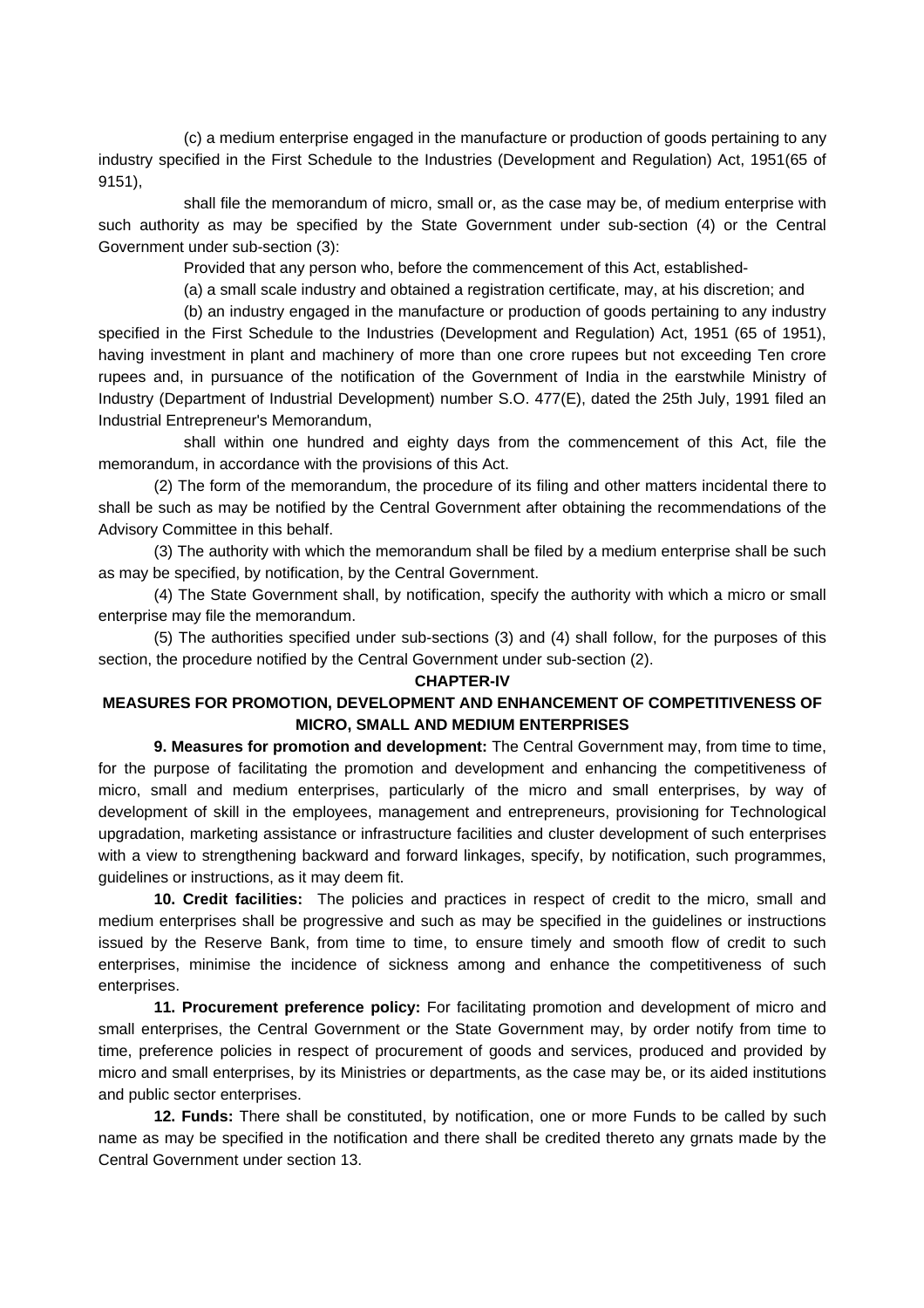**13. Grants by Central Government:** The Central Government may, after due appropriation made by Parliament by law in this behalf, credit to the Fund or Funds by way of grants for the purposes of this Act, such sums of money as that Government may consider necessary to provide.

**14. Administration and utilisation of Fund or Funds:** (1) The Central Government shall have the power to administer the Fund or Funds in such manner as may be prescribed.

 (2) The Fund or Funds shall be utilised exclusively for the measures specified in sub-section (1) of section 9.

 (3) The Central Government shall be responsible for the coordination and ensuring timely tuilisation and release of sums in accordance with such criteria as may be prescribed.

#### **CHAPTER-V**

### **DELAYED PAYMENTS TO MICRO AND SMALL ENTERPRISES**

 **15. Liability of buyer to make payment:** Where any supplier supplies any goods or renders any services to any buyer, the buyer shall make payment therefor on or before the date agreed upon between him and the supplier in writing or, where there is no agreement in this behalf, before the appointed day:

 Provided that in no case the period agreed upon between the supplier and the buyer in writing shall exceed forty-five days from the day of acceptance or the day of deemed acceptance.

**16. Date from which and rate at which interest is payable:** Where any buyer fails to make payment of the amount to the supplier, as required under section 15, the buyer shall, notwithstanding anything contained in any agreement between the buyer and the supplier or in any law for the time being in force, be liable to pay compound interest with monthly rests to the supplier on that amount from the appointed day or, as the case may be, from the date immediately following the date agreed upon, at three times of the bank rate notified by the Reserve Bank.

**17. Recovery of amount due:** For any goods supplied or services rendered by the supplier, the buyer shall be liable to pay the amount with interest thereon as provided under section 16.

**18. reference to Micro and Small Enterprises Facilitation Council:** (1) Notwithstanding anything contained in any other law for the time being in force, any party to a dispute may, with regard to any amount due under section 17, make a reference to the Micro and Small Enterprises Facilitation Council.

 (2) On receipt of a reference under sub-section (1), the Council shall either itself conduct conciliation in the matter or seek the assitance of any institution or centre providing alternate dispute resolution services by making a reference to such an institution or centre, for conducting conciliation and the provisions of sections 65 to 81 of the Arbitration and Conciliation Act, 1996 (26 of 1996) shall apply to such a dispute as if the conciliation was initiated under Part III of that Act.

 (3) Where the conciliation initiated under sub-section (2) is not successful and stands terminated without any settlement between the parties, the Council shall either itself take up the dispute for arbitration or refer it to any institution or centre providing alternate dispute resolution services for such arbitration and the provisions of the Arbitration and Conciliation Act, 1996 (26 of 1996) shall then apply to the dispute as if the arbitration was in pursuance of an arbitration agreement referred to in sub-section (1) of section 7 of that Act.

 (4) Notwithstanding anything contained in any other law for the time being in force, the Micro and Small Enterprises Facilitation Council or the centre providing alternate dispute resolution services shall have jurisdiction to act as an Arbitrator or Conciliator under this section in a dispute betwen the supplier located within its jurisdiction and a buyer located anywhere in India.

 (5) Every reference made under this section shall be decided within a period of ninety days from the date of making such a reference.

**19. Application for setting aside decree, award or order:** No application for setting aside any decree, award or other order made either by the Council itself or by any institution or centre providing alternate dispute resolution services to which a reference is made by the Council, shall be entertained by any court unless the appellant (not being a supplier) has deposited with it seventy-five per cent. of the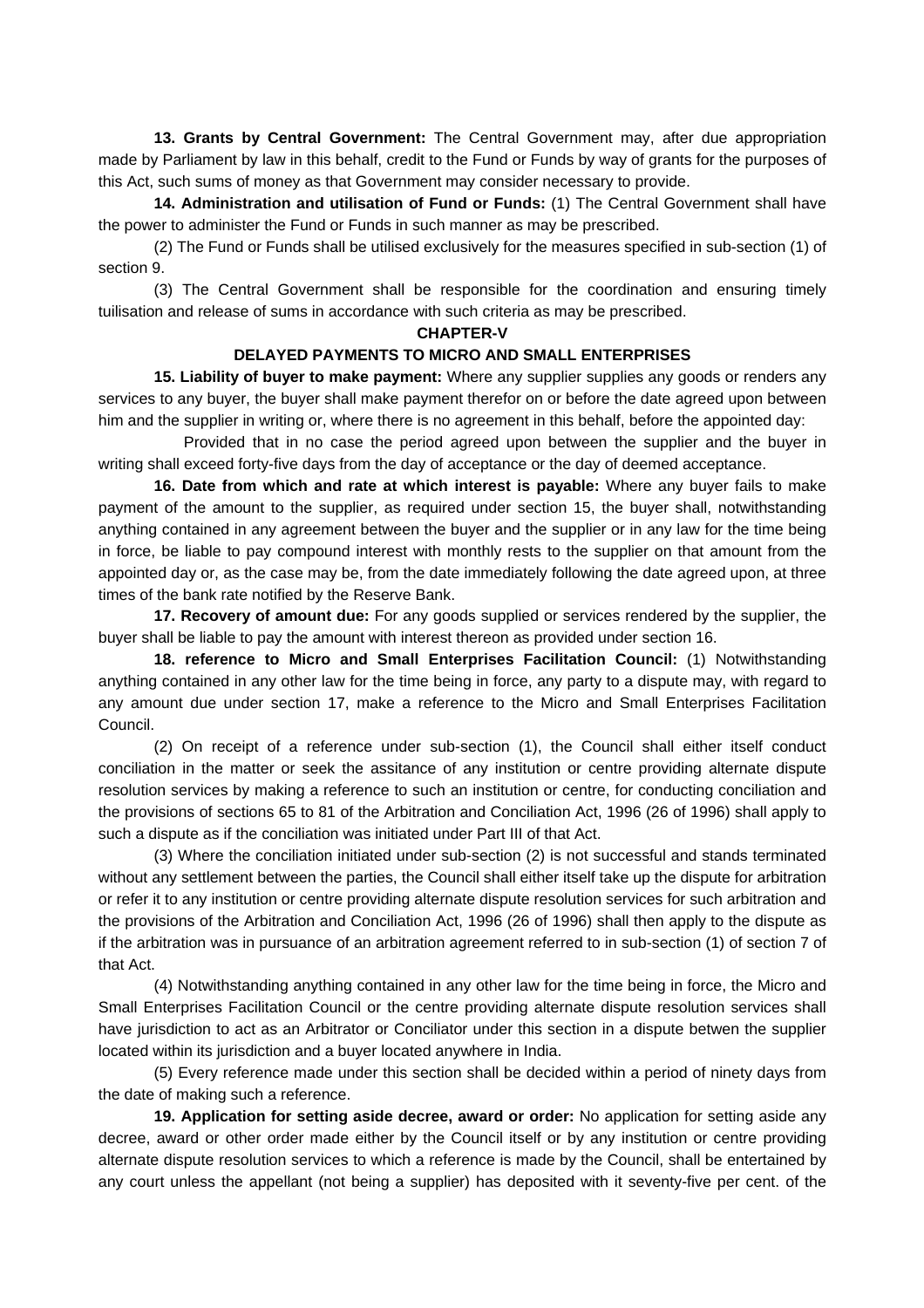amount in terms of the decree, award or, as the case may be, the other order in the manner directed by such court:

 Provided that pending disposal of the application to set aside the decree, award or order, the court shall order that such percentage of the amount deposited shall be paid to the supplier, as it considers reasonable under the circumstances of the case, subject to such conditions as it deems necessary to impose.

**20. Establishment of Micro and Small Enterprises Facilitation Council:** The State Government shall, by notification, establish one or more Micro and Small Enterprises Facilitation Councils, at such places, exercising such jurisdiction and for such areas, as may be specified in the notification.

**21. Composition of Micro and Small Enterprises Facilitation Council:** (1) The Micro and Small Enterprise Facilitation Council shall consist of not less than three but not more than five members to be appointed from amongst the following categories, namely:

 (i) Director of Industries, by whatever name called, or any other officer not below the rank of such Director, in the Department of the State Government having adminstrative control of the small scale industries or, as the case may be, micro, small and medium enterprises; and

 (ii) one or more office-bearers or representatives of associations of micro or small industry or enterprises in the State; and

 (iii) one or more representatives of banks and financial institutions lending to micro or small enterprises; or

 (iv) one or more persons having special knowledge in the field of industry, finance, law, trade or commerce.

 (2) The person appointed under clause (i) of sub-section (1) shall be the Chairperson of the Micro and Small Enterprises Facilitation Council.

 (3) The composition of the Micro and Small Enterprises Facilitation Council, the manner of filling vacancies of its members and the procedure to be followed in the discharge of their functions by the members shall be such as may be prescribed by the State Government.

**22. Requirement to specify unpaid amount with interest in the annual statement of accounts:** Where any buyer is required to get his annual accounts audited under any law for the time being in force, such buyer shall furnish the following additional information in his annual statement of accounts, namely:

 (i) the principal amount and the interest due thereon (to be shown separately) remaining unpaid to any supplier as at the end of each accounting year;

 (ii) the amount of interest paid by the buyer in terms of section 16, along with the amount of the payment made to the supplier beyond the appointed day during each accounting year;

 (iii) the amount of interest due and payable for the period of delay in making payment (which have been paid but beyond the appointed day during the year) but without adding the interest specified under this Act;

 (iv) the amount of interest accrued and remaining unpaid at the end of each accounting year; and

 (v) the amount of further interest remaining due and payable even in the succeeding years, until such date when the interest dues as above are actually paid to the small enterprise, for the purpose of disallowance as a deductible expenditure under section 23.

**23. Interest not to be allowed as deduction from income:** Notwithstanding anything contained in the Income-tax Act, 1961 (43 of 1961), the amount of interest payable or paid by any buyer, under or in accordance with the provisions of this Act, shall not, for the purposes of computation of income under the Income-tax Act, 1961, be allowed as deduction.

**24. Overriding effect:** The provisions of sections 15 to 23 shall have effect notwithstanding anything inconsistent therewith contained in any other law for the time being in force.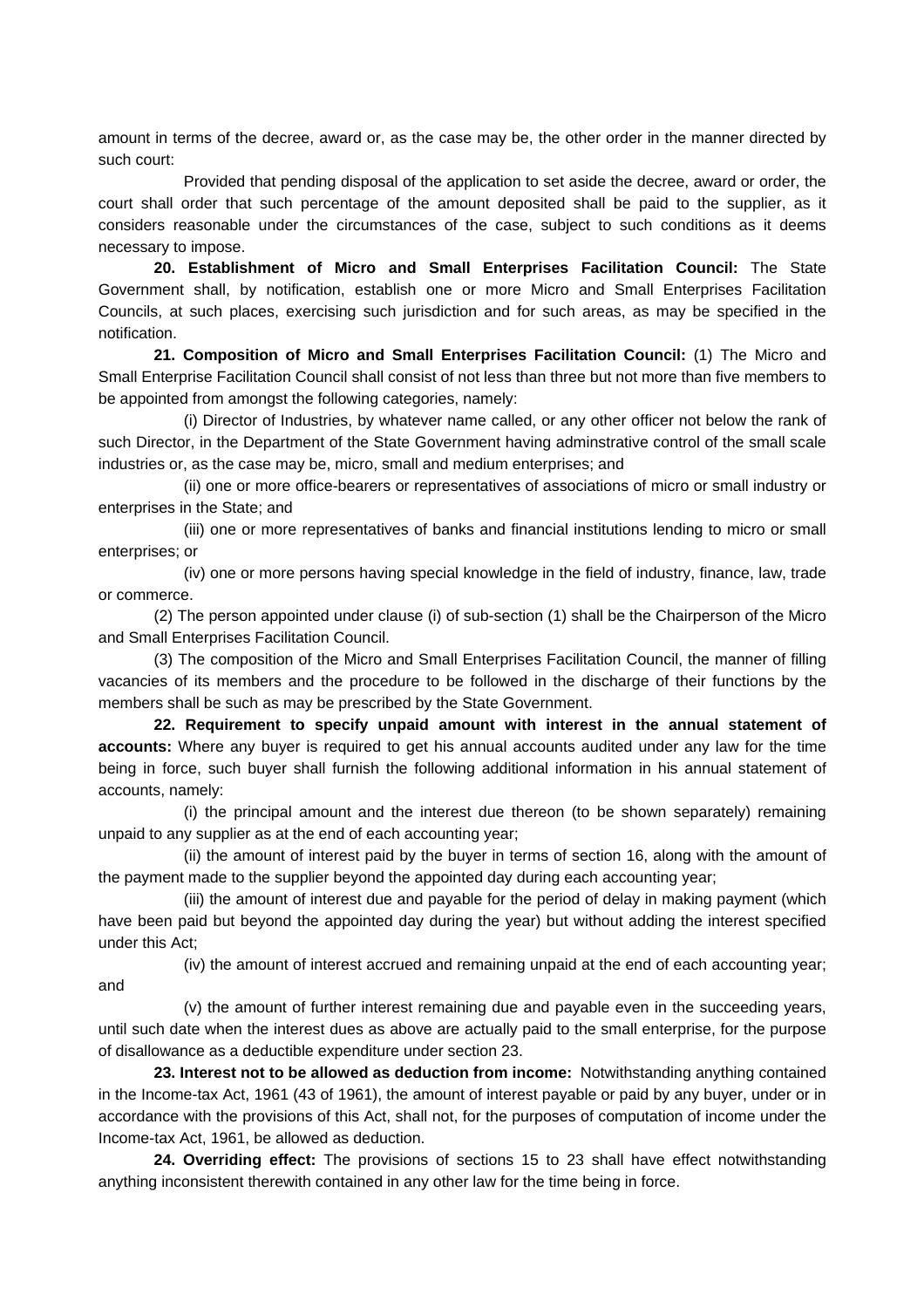**25. Scheme for closure of business of micro, small and medium enterprises:**  Notwithstanding anything contained in any law for the time being in force, the Central Government may, with a view to facilitating closure of business by a micro, small or medium enterprise, not being a company registered under the Companies Act, 1956 (1 of 1956), notify a Scheme within one year from the date of commencement of this Act.

# **CHAPTER-VI**

## **MISCELLANEOUS**

 **26. Appointment of officers and other employees:** (1) The Central Government or the State Government may appoint such officers with such designations and such other employees as it thinks fit for the purposes of this Act and may entrust to them such of the powers and functions under this Act as it may deem fit.

 (2) The Officers appointed under sub-section (1) may, for the purposes of this Act, by order require any person to furnish such information, in such form, as may be prescribed.

**27. Penalty for contravention of section 8 or section 22 or section 26:** (1) Whoever intentionally contravenes or attempts to contravene or abets the contravention of any of the provisions contained in sub-section (1) of section 8 or sub-section (2) of section 26 shall be punishable-

(a) in the case of the first conviction, with fine which may extend to rupees one thousand; and

 (b) in the case of second or subsequent conviction, with fine which shall not be less than rupees one thousand but may extend to rupees Ten thousand.

 (2) Where a buyer contravenes the provisions of section 22, he shall be punishable with fine which shall not be less than rupees Ten thousand.

**28. Jurisdiction of courts:** No court inferior to that of a Metropolitan Magistrate or a Magistrate of the first class shall try any offence punishable under this Act.

**29. Power to make rules:** (1) The Central Government may, by notification, make rules to carry out the provisions of this Act.

 (2) In particular, and without prejudice to the generality of the foregoing power, such rules may provide for all or any of the following matters, namely:

 (a) the term of office of the members of the Board, the manner of filling vacancies, and the procedure to be followed in the discharge of functions by the members of the Board under sub-section (4) of section 3;

(b) the powers and functions of the Member-Secretary under section 6;

(c) the manner in which the Fund may be adminstered under sub-section (1) of section 14;

(d) the criteria based on which sums may be released under sub-section (3) of section 14;

 (e) the information to be furnished and the form in which it is to be furnished under subsection (2) of section 26; and

(f) any other matter which is to be or may be prescribed under this Act.

 (3) Every notification issued under section 9 and every rule made by the Central Government under this section shall be laid, as soon as may be after it is made, before each House of Parliament, while it is in session, for a total period of thirty days which may be comprised in one session or in two or more successive sessions, and if, before the expiry of the session immediately following the session or the successive sessions aforesaid, both Houses agree in making any modification in the notification or rule or both Houses agree that the notification or rule should not be made, the notification or rule shall thereafter have effect only in such modified form or be of no effect, as the case may be; so, however, that any such modification or annulment shall be without prejudice to the validity of anything previously done under that notification or rule.

**30. Power to make rules by State Government:** (1) The State Government may, by notification, make rules to carry out the provisions of this Act.

 (2) In particular, and without prejudice to the generality of the foregoing power, such rules may provide for all or any of the following matters, namely:

 (a) the composition of the Micro and Small Enterprises Facilitation Council, the manner of filling vacancies of the members and the procedure to be followed in the discharge of their functions by the members of the Micro and Small Enterprises Facilitation Council under sub-section (3) of section 21;

(b) any other matter which is to be or may be, prescribed under this Act.